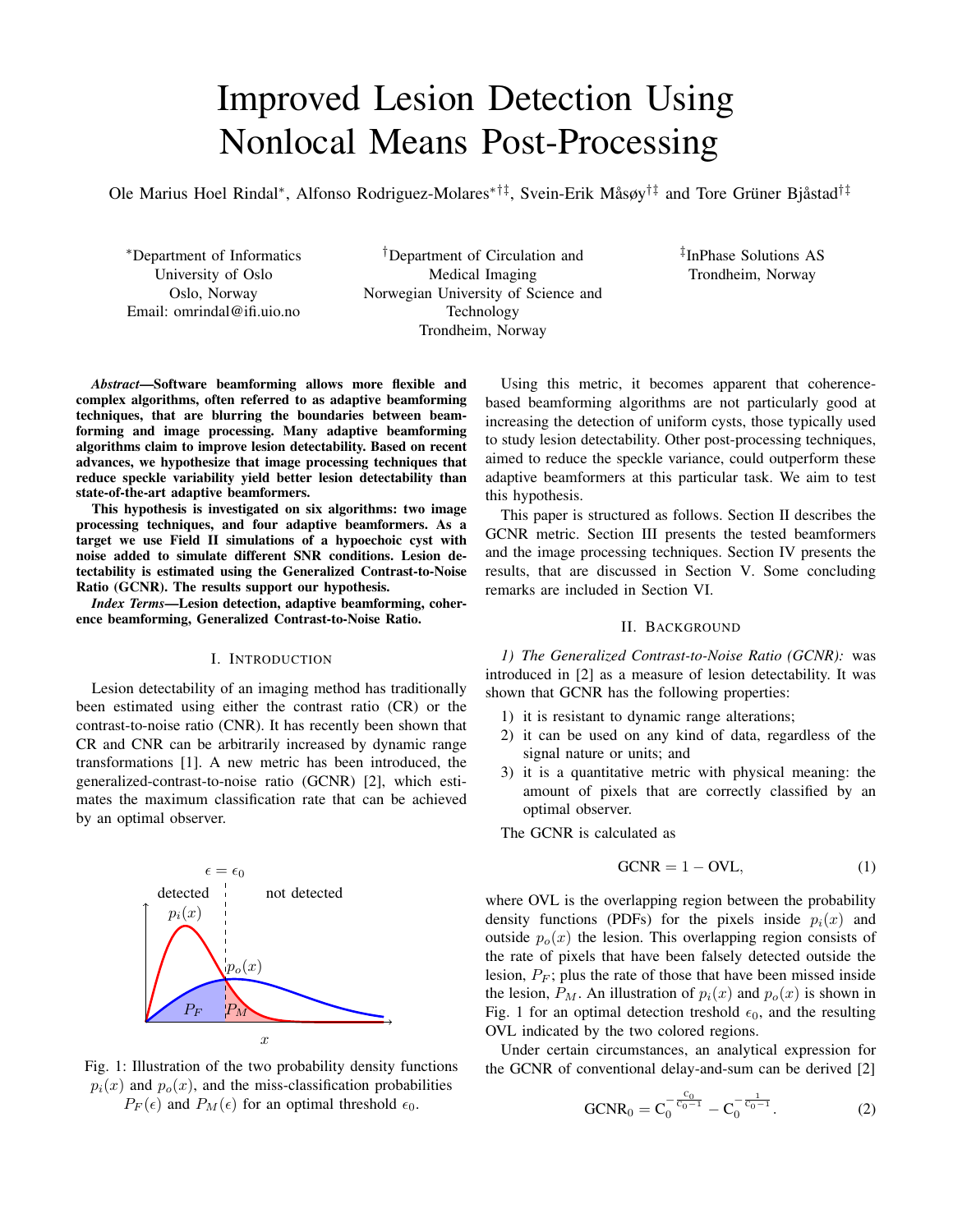where  $C_0$  can be calculated dependant on the number of elements M and the channel SNR

$$
C_0 = \frac{3}{2M \text{ SNR} + 3}.\tag{3}
$$

# III. METHODS

We used Field II [3][4] to simulate a 6 mm diameter anechoic cyst using a synthetic transmit aperture sequence and a 128-element, 300 um, linear probe transmitting at 5.13 MHz. A total of 20 datasets were generated. Band-pass Gaussian noise was added with different intensities to simulate channel SNR conditions from -20.7 to 4.4 dB.

The datasets were processed using 6 image formation methods:

- 1) delay-and-sum and spatial averaging (DAS + SA), using a 2D kernel of 30 pixels;
- 2) delay-and-sum and nonlocal means [5] (DAS + NLM), with parameters resulting in a search radi and comparison radi of 30 by 30 pixels, a preselection threshold of 4,  $\sigma = 80$  assuming a Gaussian distribution of the pixels;
- 3) phase coherence factor (PCF) [6], with  $\gamma = 1$ ;
- 4) generalized coherence factor (GCF) [7], with  $M_0=4$ ;
- 5) short lag spatial coherence (SLSC- $\lambda$ ) [8], with  $M_{\text{max}} =$ 14 and a  $\lambda$  kernel size; and
- 6) short lag spatial coherence  $(SLSC-0.1\lambda)$  [8], with  $M_{\text{max}} = 14$  and a  $0.1\lambda$  kernel size.

Both spatial averaging and nonlocal means was applied after envelope detection and logarithmic compression. GCNR was estimated using Eq. (1) for all SNR conditions. Fig. 4a shows the regions  $i$ , red, and  $o$ , blue, used to calculate GCNR.

All processing was done in MATLAB (The MathWorks, Natick, USA) using the UltraSound ToolBox (USTB) [9]. The data and code needed to produce all figures and results are available at http://www.ustb.no.

#### IV. RESULTS

Fig. 3 validates the analytical expression for the GCNR of DAS, Eq. (2), against the Field II simulation. Snapshots of the DAS images and the probability density functions  $p_i(x)$ and  $p<sub>o</sub>(x)$  are shown in Fig. 4 for a channel SNR of -4.86 dB and -14.07 dB. As expected better separation of both PDFs is observed in high SNR conditions, leading to higher GCNR values.



Fig. 3: GCNR values for DAS vs Eq. (2)



Fig. 4: Snapshots of the DAS images and  $p_i(x)$  and  $p_o(x)$ for a channel SNR of -4.86 dB (top row) and -14.07 dB (bottom row).

Fig. 2 shows the GCNR values vs SNR for the 6 tested methods. We observe that the post-processing methods outperform the adaptive beamformers for all SNR conditions. Trivial DAS + SA, and DAS + NLM show very similar lesion detectability. PCF, GCF, and SLSC-0.1 $\lambda$  are also very similar, with almost negligible variations from DAS. SLCS- $\lambda$  shows a significant improvement in lesion detection over DAS, but still far smaller than that of the post-processing approaches.



Fig. 2: GCNR values obtained for the six tested methods. The red dashed line in the GCNR plot is the analytical derivation the GCNR of DAS, Eq. (2), while the blue dots are the estimated GCNR for the SNR level indicated on the x-axis.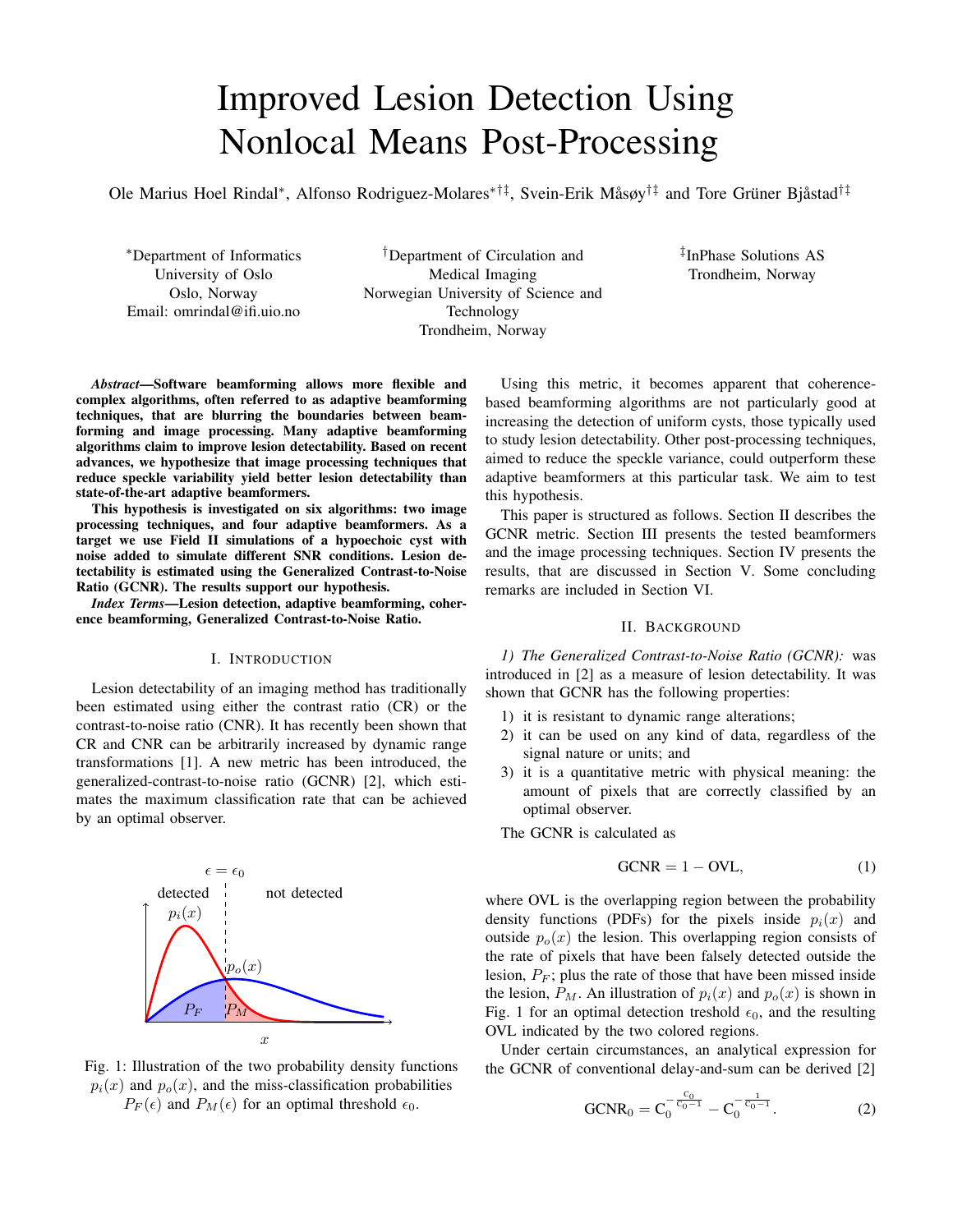For completeness, we include in Fig. 6 the snapshots of the resulting images and probability density functions  $p_i(x)$  and  $p<sub>o</sub>(x)$  for a channel SNR of -4.86 dB and -14.07 dB.

## V. DISCUSSION

Our results show that  $DAS + SA$  and  $DAS + NLM$  provide better lesion detectability than the tested coherence methods. This makes good sense: these averaging techniques reduce speckle variance both within and outside the lesion and make the separation of both regions easier. This is confirmed by the plots in Fig. 6, where we observe that, both, DAS + SA and DAS + NLM, reduce the variance of  $p_i$  and  $p_o$  while increasing the distance between their means.

High lesion detectability can be achieved by trivial spatial averaging (i.e. DAS + SA), however DAS + NLM does a better job at preserving the image resolution. Fig. 5 shows the lateral profile through the center of the lesion at a channel SNR of 4.35 dB. The edge of the cyst is sharper for the DAS + NLM algorithm. This illustrates that lesion detectability alone is not enough to ascertain the superiority of any imaging algorithm; as one can, trivially, trade off lesion detectability against spatial resolution. Lesion detectability should, therefore, be accompanied by an evaluation of the corresponding spatial resolution.



Fig. 5: Lateral profile through the center of the lesion for  $SNR = 4.35$  dB for DAS + NLM and DAS + SA. Lesion edges are indicated with dashed lines.

The results seem to indicate that coherence-based beamformers are not particularly well-suited for the task of detecting purely scattering lesions. Perhaps they can be better used to detect highly coherent targets, such as microcalcifications, or interfaces. Coherence beamforming has also been shown to be able to aid in the differentiation between solid and fluidfilled masses in-vivo [10].

The effect of the user settable parameters was briefly investigated. The SLSC implementation with a smaller kernel size  $0.1\lambda$ , Fig. 6u to 6x, led to lower GCNR values, Fig. 2f, than those obtained with larger kernel size  $\lambda$ , Fig. 6q to 6t with the resulting GCNR in Fig. 2e. This may indicate that the GCNR improvement observed in SLSC may be due to this introduced spatial averaging.

Our results demonstrate that the entire signal processing chain in ultrasound imaging is responsible for the final performance. However, a full implementation of the entire chain is a demanding task for an individual researcher. Having an open source implementation of that chain, from channel data to post-processing of the image, such as the USTB

(http://www.ustb.no), enable researchers to easily share their results and benefit from the others' implementations. We believe this can help increasing the quality and efficiency of the research done by the ultrasound community.

Lastly, it is important to point out that the implementations used here are not necessarily optimal for the detection of scattering targets. Other implementations, better tuned for the detection of particular lesion types, are of course possible. As an example, a real-time implementation of nonlocal-means in [11] demonstrated impressive results in despeckling of ultrasound images.

## VI. CONCLUSION

Post-processing of conventional delay-and-sum images using trivial spatial averaging and a edge-preserving nonlocal means, outperforms state of the art coherence beamforming methods at detecting scattering lesions. The methods' lesion detectability was evaluated using the Generalized Contrast-to-Noise Ratio (GCNR), a metric that measures the maximum classification rate that can be achieved by an optimal observer. These results indicate that coherence-based beamformers are not particularly well-suited for the task of detecting purely scattering lesions.

#### **REFERENCES**

- [1] O. M. H. Rindal, A. Austeng, A. Fatemi, and A. Rodriguez-Molares, "The Effect of Dynamic Range Alterations in the Estimation of Contrast," *IEEE Transactions on Ultrasonics, Ferroelectrics, and Frequency Control*, vol. 66, no. 7, pp. 1198–1208, 2019.
- [2] A. Rodriguez-Molares, O. M. H. Rindal, J. D'hooge, S.-E. Måsøy, A. Austeng, and H. Torp, "The Generalized Contrast-to-Noise Ratio," *IEEE International Ultrasonics Symposium, IUS*, no. 6, pp. 1–4, 2018.
- [3] J. A. Jensen and N. B. Svendsen, "Calculation of Pressure Fields from Arbitrarily Shaped, Apodized, and Excited Ultrasound Transducers," *IEEE Transactions on Ultrasonics, Ferroelectrics and Frequency Control*, vol. 39, no. 2, pp. 262–267, 1992.
- [4] J. A. Jensen, "Field: A program for simulating ultrasound systems," *Medical & Biological Engineering & Computing*, vol. 34, pp. 351–353, 1996.
- [5] A. Tristán-Vega, V. García-Pérez, S. Aja-Fernández, and C. F. Westin, "Efficient and robust nonlocal means denoising of MR data based on salient features matching," *Computer Methods and Programs in Biomedicine*, vol. 105, no. 2, pp. 131–144, 2012. [Online]. Available: http://dx.doi.org/10.1016/j.cmpb.2011.07.014
- [6] J. Camacho, M. Parrilla, and C. Fritsch, "Phase coherence imaging," *IEEE Transactions on Ultrasonics, Ferroelectrics, and Frequency Control*, vol. 56, no. 5, pp. 958–974, 2009.
- [7] P. C. Li and M. L. Li, "Adaptive imaging using the generalized coherence factor," *IEEE Transactions on Ultrasonics, Ferroelectrics, and Frequency Control*, vol. 50, no. 2, pp. 128–141, 2003.
- [8] M. A. Lediju, G. E. Trahey, B. C. Byram, and J. J. Dahl, "Shortlag spatial coherence of backscattered echoes: Imaging characteristics," *IEEE Transactions on Ultrasonics, Ferroelectrics, and Frequency Control*, vol. 58, no. 7, pp. 1377–1388, 2011.
- [9] A. Rodriguez-Molares, O. M. H. Rindal, O. Bernard, A. Nair, M. A. Lediju Bell, H. Liebgott, A. Austeng, and L. Løvstakken, "The Ultra-Sound ToolBox," *IEEE International Ultrasonics Symposium, IUS*, pp. 1–4, 2017.
- [10] A. Wiacek, O. M. H. Rindal, E. Falomo, K. Myers, K. Fabrega-Foster, S. Harvey, and M. A. Bell, "Robust Short-Lag Spatial Coherence Imaging of Breast Ultrasound Data: Initial Clinical Results," *IEEE Transactions on Ultrasonics, Ferroelectrics, and Frequency Control*, vol. 66, no. 3, pp. 527–540, 2019.
- [11] L. H. Breivik, S. R. Snare, E. N. Steen, and A. H. Solberg, "Real-Time Nonlocal Means-Based Despeckling," *IEEE Transactions on Ultrasonics, Ferroelectrics, and Frequency Control*, vol. 64, no. 6, pp. 959–977, 2017.